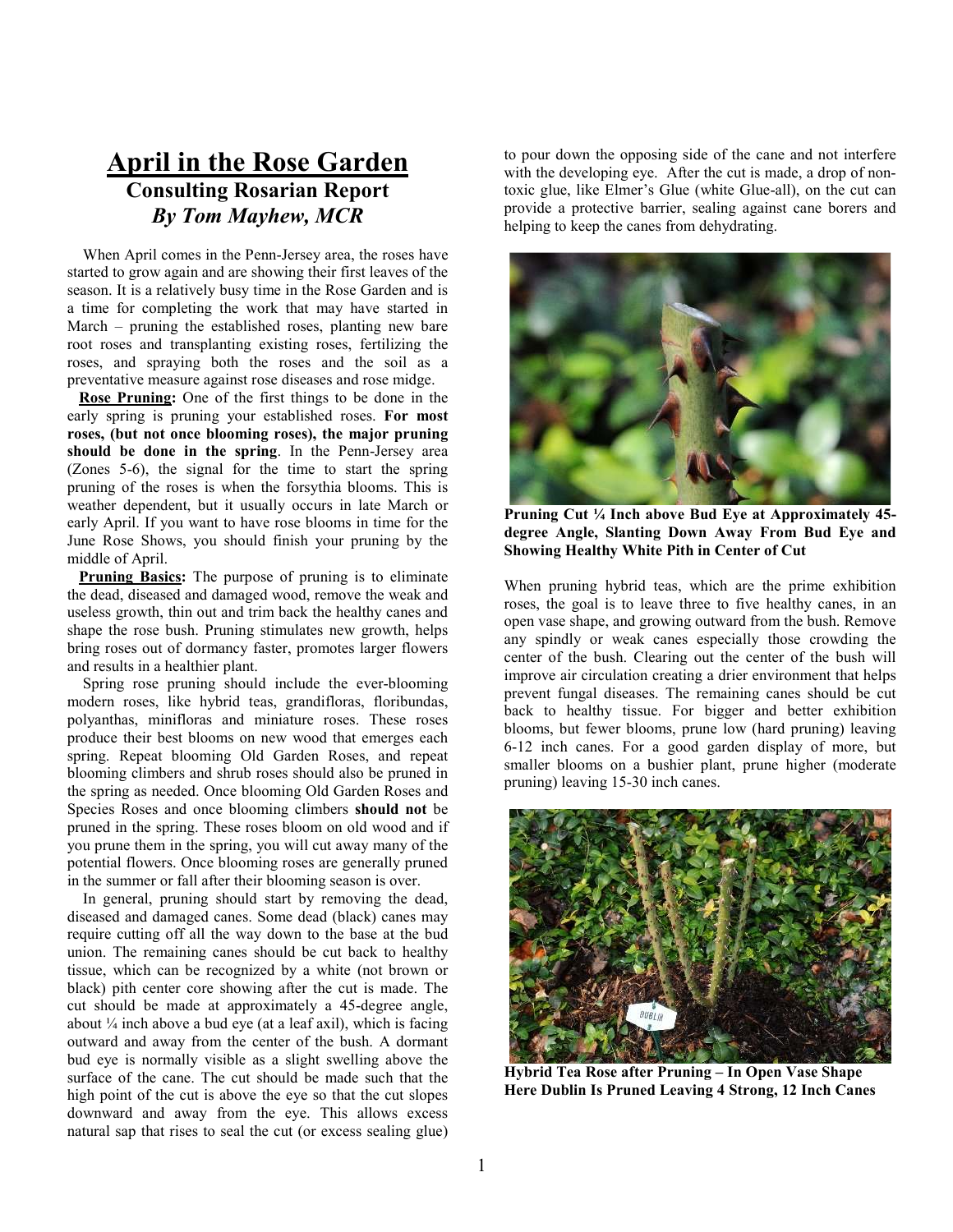The grandiflora and floribunda roses, which produce nice rose sprays with medium to large size flowers, should be pruned in a manner similar to the hybrid teas but prune on the taller side, 15-30 inches, and leave a few more healthy canes for a nice garden display. For a more complete discussion on pruning various types of roses with good illustrations, see page 108 of the American Rose Society endorsed **Ortho Books' Complete Guide to Roses**.



**7ew Growth from the Bud Eye on a Pruned Hybrid Tea** 

 **Planting Roses:** Possibly you bought some rosebushes, and now you are wondering **when**, **where** and **how** to plant the rosebushes and in **what** kind of soil. These roses might be dormant bare root plants purchased from a mail order nursery, or they could be potted plants bought at a local nursery. These two require slightly different approaches to planting; with the simplest being the potted rose. One advantage of starting with a potted rose is that it comes with its own soil in the pot. This minimizes but does not eliminate your efforts in preparing the soil for the planting. Also, while picking out a potted plant at the nursery, if in bloom, you can see the color and form of the rose bloom and smell the fragrance to see if you really do like the rose. **The basic method to planting a rosebush is to dig a big hole, amend the soil, plant the rose carefully and keep the roots watered (every 5-7 days). Don't fertilize for 4-6 weeks.**

**When**: In the Penn-Jersey area (Zones 5-6), a dormant bare root rose is best planted in the mid-March-April or the next best November-December time period. Dormant roses will be shipped to your house at the proper time for planting. A potted rose is best planted in the May-June time period or second best September-October period, although it may actually be planted anytime the ground is not frozen.

**Where**: A rose should be planted in a location with at least 5-6 hours of sunshine daily, preferably morning sun. The location should have decent soil with good drainage (roses don't like wet feet), good air circulation and no competition with tree roots. The drainage time for a one foot deep hole, full of water, should be less than one hour. **A good soil for roses to grow in is a sandy loam with plenty of organic matter (a rich sandy loam) with a pH of about 6.0-6.5.** 



Chart showing the percentages of clay, silt, and sand in the basic textural classes. **Soil Triangle (USDA Soil Survey Manual Oct 1993 fig3-16)** 

**More about Soil**: A good soil for roses must be capable of supporting plant growth, by retaining some moisture and nutrients, but it should drain well and have space for air to provide oxygen to the plant's roots and for the living organisms in the soil. A typical good garden soil consists, by volume, of about 50%, solid matter (inorganic mineral particles plus organic materials) with about 25% water and about 25% air. The inorganic part of the soil, that determines its texture, is made up of sand (relatively large particles), silt (medium size particles) and clay (very fine particles). The best soil mineral mixture, for roses and most plants, is loam, a mixture of 23% to 53% sand, 28% to 50% silt and 7% to 27% clay, where the total must add up to 100%. For example, a good loam mixture for roses might be 50% sand, 30% silt and 20% clay. Loam drains well, but retains enough water to promote plant growth while it has good aeration to allow roots to absorb oxygen and have room to grow. And loam has good nutrient-retaining properties. The American Rose Society Consulting Rosarian Manual recommends a sandy loam mixture with a sand/silt/clay ratio of about 60%/20%/20%. The organic part of the soil is made up of living and formerly living, but now dead, portions. The dead organic portion of the soil consists of the decomposing plant and animal material which eventually breaks down and is reduced to humus. Humic acid aids in breaking down inorganic materials into nutrients available to the plants. Organic matter improves drainage and aeration and helps the soil's moisture holding capacity. It acts like a sponge to hold water, nutrients, and oxygen, and then releases them as the soil dries out. The living organic portion of the soil includes a wide variation of life including bacteria, fungi, mycorrhizae, algae, nematodes,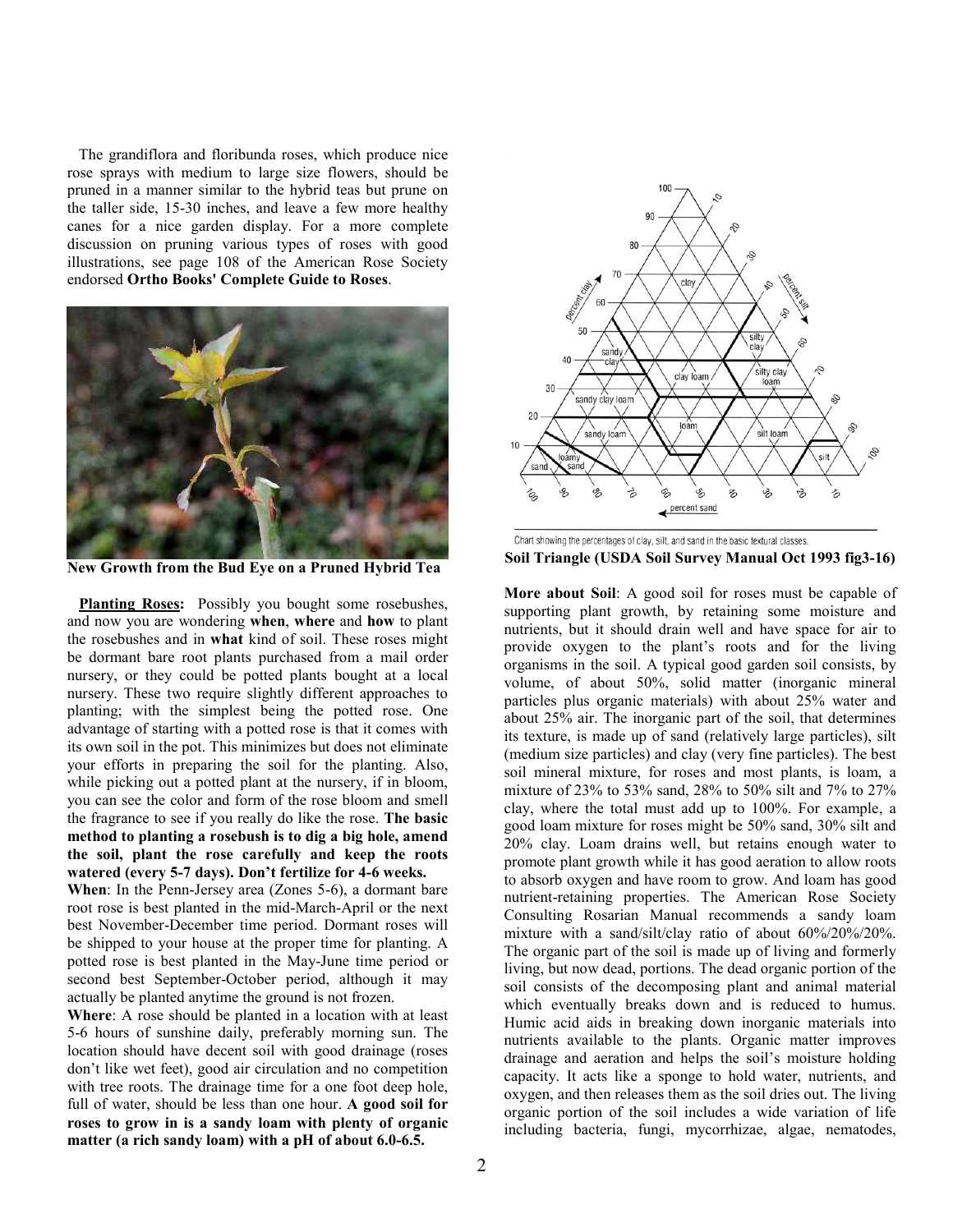arthropods, earthworms and small mammals. A few of the living organic parts of the soil are destructive (i.e. voles), but most contribute positively to the health of the soil. The solid portion of a typical garden soil will often contain only about 5% organic matter with the remaining solid part as inorganic mineral particles, sand, silt and clay. When amending the soil, it is desirable to increase the organic portion to as much as 25% to 50% of the solid part of the soil, resulting in a highly organic soil mixture for the plants to grow in.

**How**: Dig a **big** hole approximately 18-24 inches deep and wide. Save the top third of the soil if it is good soil and discard any large rocks and the lower 2/3 of the soil. Make a balanced amended soil mixture consisting approximately of 1/3 saved garden topsoil, 1/3 organic matter like compost with manure and  $1/3$  a mixture of topsoil and sharp (coarse) sand, about half and half. The sharp sand to use is builder's coarse sand (not kid's sandbox, fine play sand). If your soil is already too sandy, then you might want to replace some or all of the sand in the mix with more topsoil or more organic material. If your soil is heavy dense clay, the addition of some gypsum and/or more sand will help break up the soil. You could even add some gravel, cinders or other coarse aggregates to the mix to help break up the soil to improve the water drainage. Commonly used organic materials include compost, packaged compost with about 10% manure or composed humus with 10% manure, leaf mold (shredded and composted leaves), sphagnum peat moss, packaged potting mix, shredded bark and dehydrated manure among others. One of the better potting mixes is Pro-Mix which contains 75% sphagnum peat moss with a wetting agent and some perlite and vermiculite. It also contains some mycorrhizae (fungus-roots) which forms a mutually beneficial relationship with the plant's roots. The mixing of the ingredients of the amended soil can be done in the hole you just dug for the rose, or it could be mixed in a wheelbarrow. If your top soil is acidic, you could also add a cup of pelletized limestone to the amended soil mixture. You could also add a handful of Soil Moist granules if you like, to help hold water. These granules act like miniature sponges to absorb and release water in the soil. You could also add a handful or two of 4 month slow release plant food like Osmocote (19-6-12) at this time. After thoroughly mixing, remove this good amended soil mixture from the hole and save it in buckets or in a wheelbarrow. If it is a dormant bare root plant, measure the distance from the top of the bud union to the bottom of the roots. If it is a potted plant, measure the depth of the soil in the pot plus any amount that may be needed to cover the bud union if not already covered. Put some of the saved good amended soil mixture into the hole until the depth of the hole is equal to distance you just measured. To provide a slow release source of Phosphorus, add one cup of Triple Super Phosphate (0- 46-0), bone meal (4-12-0) or granular organic Rose-tone (4- 3-2) to the soil at the bottom of this hole and mix it in. Do not add any other chemical fertilizer at this time.

**For dormant bare root roses**: cut off any broken roots and canes and trim remaining root tips back a little to white tissue. Soak almost the entire plant including roots, bud union and as much of the canes as possible in water overnight to hydrate the rose bush (10 days max). When ready to plant, add some more of the good soil and make a conical shaped mound in the bottom of the hole. Spread the roots of the plant out over the cone and add more soil positioning the rose so the bud union is just below the level of the ground, about one inch. Fill the hole using sequences of adding good soil and then water until the soil has settled slightly below ground level forming a saucer to hold water and mulch. A helpful suggestion, but not necessarily required, is to spray the entire exposed plant with an anti-transpirant like Wilt-Pruf to help seal the moisture in the canes. Using soil or loose mulch, like fine or mini-nugget pine bark mulch, mound up the rose as far as practical, but leave an inch of cane for observation. These procedures will help prevent the canes from drying out, especially from winds, during the few weeks while the dormant rose feeder roots are being established. When the plant starts to grow and produce leaves, gradually peel back the mound of soil or mulch to expose the new growth. A spray of water using a water wand on the end of a hose is helpful with this step.

**For potted roses:** temporarily put the pot into the hole to verify that the depth of the hole is right so that the top of the bud union is slightly below the ground level by about one inch. If not, make adjustments by adding or removing soil from the hole. If the rose will come out of the pot easily without breaking up the soil around the roots, then carefully remove the rose from the pot with the root ball and soil intact. However, if this is difficult, a better approach is to cut the bottom out of the pot with a pair of heavy-duty scissors, starting at a drainage hole. You may want to hold the cut-away bottom piece in place with your hand to help keep the soil in the pot while you do the next steps. Then, starting at the bottom of the pot cut half way up the side of the pot and then stop. Next cut a mark on the top rim to mark where the side cut is. Leave the plant in the partially cut away pot for support of the soil. Next, with the plant still in the pot, put it into the hole and position it where you like it. Then make sure you remove the cut-away bottom of the pot and discard it. Fill the hole almost to the top with the good soil mixture. Now, the soil around the roots will stay in place in the pot and you can cut downward on the pot from the spot that you marked on the rim until you reach the lower side cut. The pot will then be released and you can pull the loosened pot up and over the bush and out of the way to be discarded. Look around for the bottom of the pot to make sure it was previously removed. Add some more good soil and fill the hole with water and let it drain. Repeat this process until the soil has settled to a little below ground level, forming a saucer to hold water and mulch, and with the top of the bud union slightly covered with about an inch of soil. Next fill in around the bottom of the rosebush with a generous amount of mulch such as fine or mini-nugget pine bark. The mulch will slowly decay and from time to time, some more mulch will have to be added.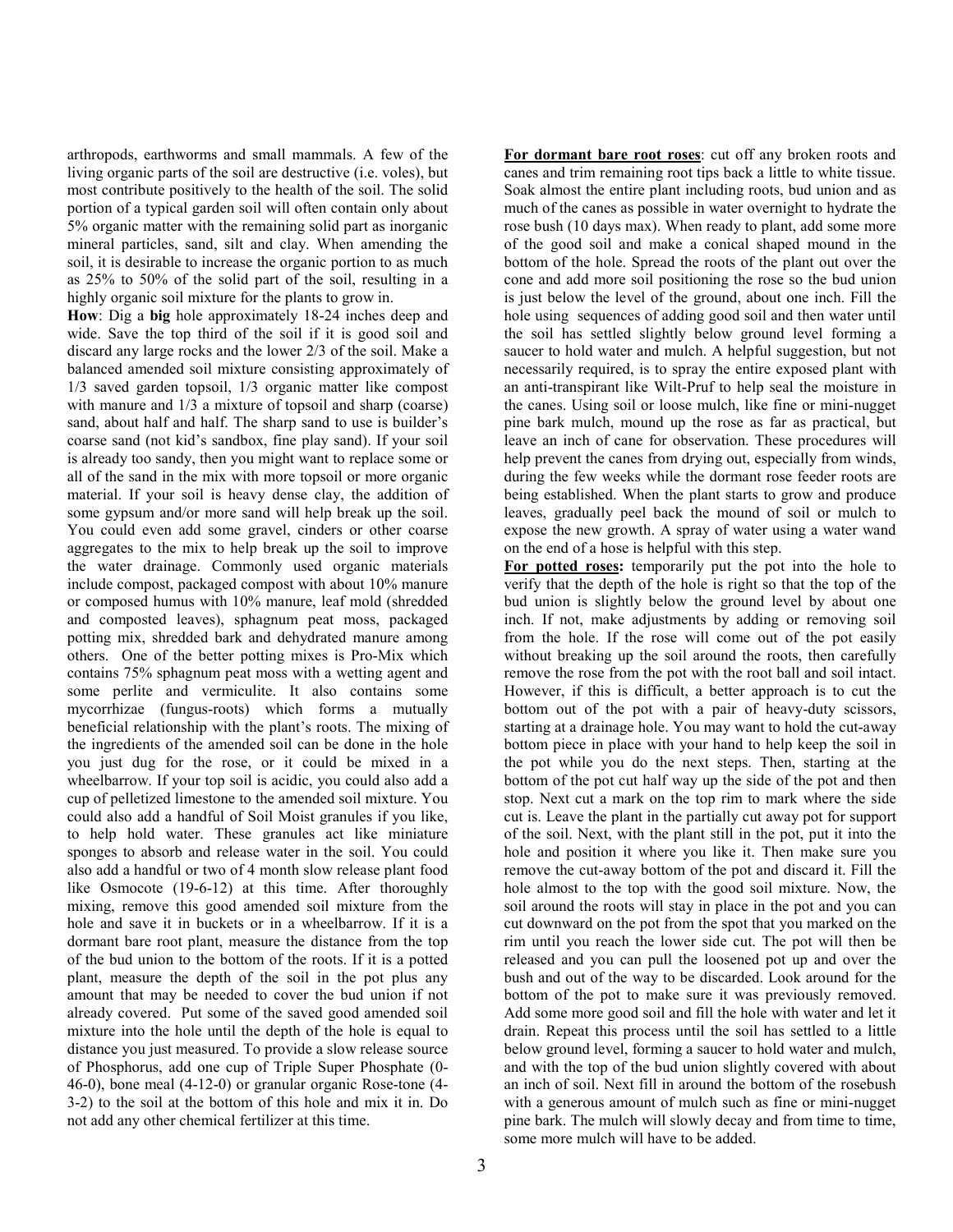**Water** the newly planted roses regularly (2-3 gallons every 5-7 days) but do not fertilize until about 4-6 weeks after planting (or 4-6 weeks after new growth is observed on dormant roses). Then fertilize about once a month through early September with one cup per plant of dry granular organic Espoma Rose-tone or an equivalent, like Dr Earth Organic 3 Rose and Flower Fertilizer. If you prefer a liquid, use one gallon per plant of Miracle-Gro Water Soluble Rose Plant Food. Spray your newly planted rosebushes, every 2-3 weeks during the growing season, with a fungicide like Banner Maxx mixed with Pentathlon (Manzate or Mancozeb). Alternatives, in easy to use aerosol spray cans, include Orthenex and Immunox Plus, which combine insect and disease control and the insecticide/miticide disease control spray, Ortho's Insect, Disease & Mite Control.

 **Fertilizing:** Established roses should be fertilized about once a month during the growing season starting at pruning time and ending in late August or early September. If you are a rose exhibitor, you may want to fertilize more often with smaller amounts of fertilizer to even out the feeding. You can fertilize with either a granular or a water-soluble fertilizer, either of which can be organic or chemical. Because the soil needs to warm-up for the organic part of fertilizers to become available to the plant, you may want to use a chemical fertilizer for your first fertilization in the spring (and also a week or two before a rose show). A good fast acting water-soluble chemical fertilizer, is the, foliar and root feeding Scotts Miracle-Gro Water Soluble Rose Plant Food (N-P-K =  $18-24-16$ ). The supplier recommends this be applied every 2 weeks and they sell a convenient hose end Garden Feeder and refills. There are also fast acting dry granular chemical fertilizers like (5-10-5) or (10- 10-10). However, some of these dry chemical fertilizers may lack the other plant nutrients that are in fertilizers designed specifically for roses. A good slow acting granular organic fertilizer is Espoma Rose-tone (4-3-2), a highly organic fertilizer that contains all the essential plant nutrients. Mills Magic Rose Mix (6-5-1), Fertrell Rose Food (4-2-4) and Dr. Earth Organic 3 Rose and Flower Fertilizer (5-7-2) are other good slow acting organic fertilizers. **Recommendation: Fertilize every 4 - 6 weeks, starting at pruning time and ending in late August, with one cup per bush (½ cup for minis) of granular Espoma Rose-tone (or equivalent), sprinkled around the base of the rose bush and then scratched in.** If you want to add additional magnesium to the soil to aid the plant in producing new basal breaks, ½ cup per bush of Epsom salts could also be put down at the first fertilization in the spring. To keep from burning the roots, make sure the plants have plenty of water before you fertilize, especially with dry chemical fertilizers, and water again after the fertilizer is down. A good time to put down dry granular fertilizer is after there has been rain and you expect more soon. Roses need at least one inch of rain per week, or the equivalent of about two gallons of water per bush per week. A rain gauge in the yard is helpful to monitor this.

 An alternative to the above, particularly for the small rose garden, is the use of slow-release fertilizers like four month Osmocote (19-6-12), three month Bayer Advanced Garden Rose Food (18-11-16) or Bayer's six week *All-in-One* Rose and Garden Care, a systemic disease and insect control plus fertilizer (9-14-9) or three month Scotts Miracle-Gro Shake 'n Feed Continuous Release Rose Plant Food (9-18-9).

 **Fungicide Spraying:** At a reasonable cost**, a good fungicide combination for spraying roses every 2-3 weeks is a "cocktail" mix, combining Banner Maxx at a rate of (½ teaspoon/gallon of water) with Pentathlon DF (formerly known as Manzate) at (½-1 tablespoon/gallon of water).**  Indicate 5 could be added to the mix as a spreader/sticker with a pH adjuster ingredient to help the spray mix spread more evenly on the leaves. Add only enough to turn the water mixture pink in color. Some variations to the above mix include the following. Honor Guard (propiconazole) is a lower cost generic alternative to Banner Maxx. Pentathlon LF (formerly known as Mancozeb) is a liquid alternative to the dry powder mix Pentathlon DF (Manzate). Fungicides have various modes of action against the fungal diseases. Some act in a systemic (single-site) way while others act on contact (broad spectrum, multi-site). Pentathlon DF (Manzate) and Penthathlon LF (Mancozeb) are the only fungicides that will actually kill blackspot spores. They are contact killers and therefore are good to use in the early spring spraying to kill over-wintering blackspot spores. If you want to further enhance the preventative action in the spray mix, consider adding Compass  $(\frac{1}{4}$  teaspoon/gallon) to the mix. Compass is an effective weather resistant fungicide that has both contact and systemic characteristics. Heritage is a somewhat less expensive alternative to the very expensive Compass. You might also add Immunox to the mix to help prevent mildew. When you combine products like these in a "cocktail mix", use each fungicide at its recommended strength. Some of the sprays mentioned here are available from local garden centers but many have to be purchased from online suppliers. Banner Maxx, Honor Guard, Penthathlon DF, Penthalon LF, Compass, Heritage, Immunox and Indicate 5 are available on the web from Rosemania at www.rosemania.com or Primary Products at www.primaryproducts.com. Spray in the morning or late afternoon to avoid the hottest part of the day and don't spray on windy days. For your safety, use chemical resistant Nitrile gloves when you are handling chemicals (especially toxic concentrates), and wear protective clothing, glasses and a hat when spraying the roses. Take a shower when finished.

 **Mulching**: After pruning, and the first fertilization and fungicide spraying of the season have been done, add some of your favorite mulch, where needed, to help reduce moisture evaporation and keep the weeds down. Bagged mini-nugget or fine pine bark mulch are some of the good ones to use. This mulch is organic and will slowly breakdown over the years. It will act to replenish the organics in the soil as they slowly decompose into humus. As the organic mulch decays, earthworms will draw it down into their burrows to continually nourish the soil.